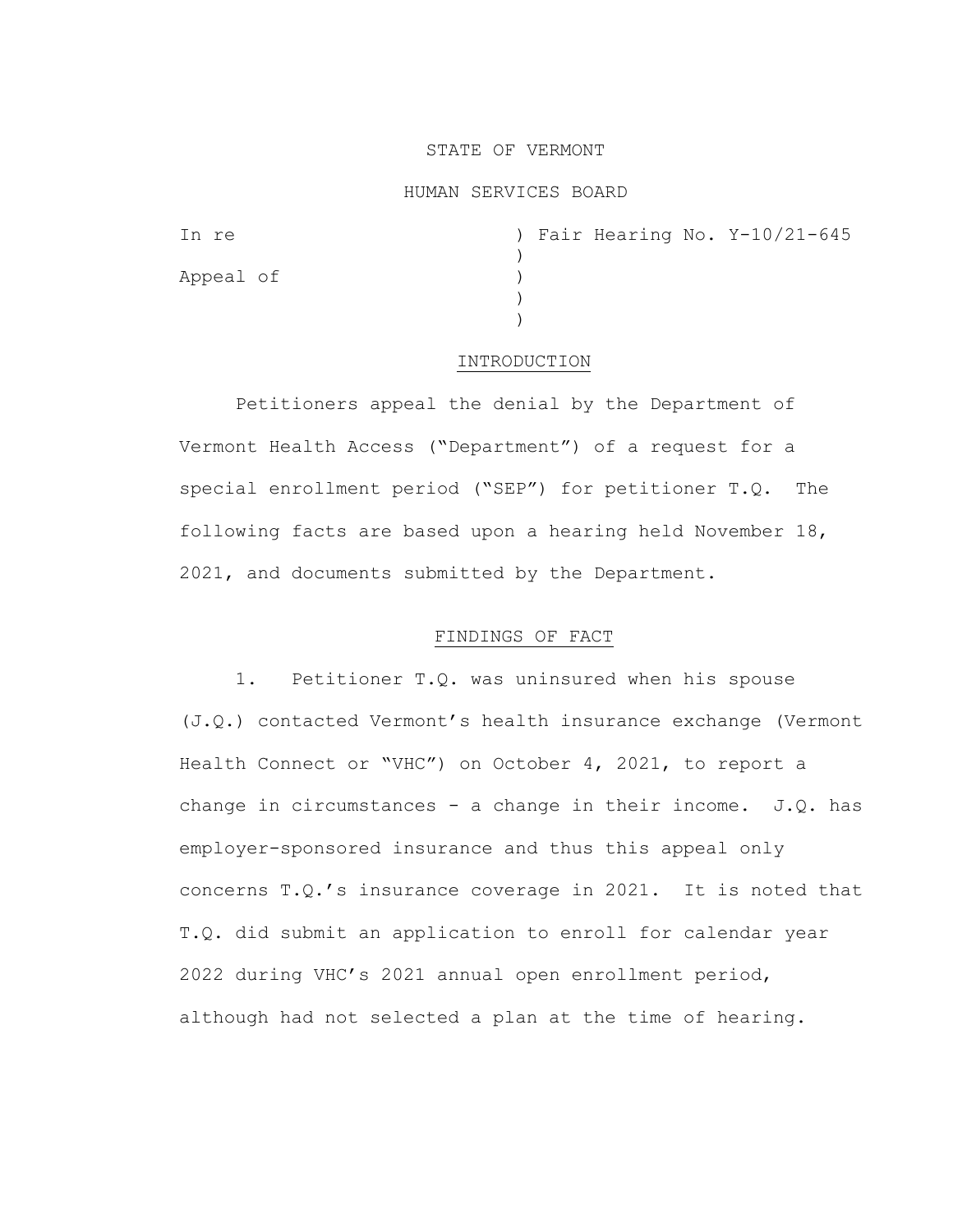2. During the October 4, 2021, phone call, petitioner J.Q. was informed that T.Q. would qualify for a special enrollment period ("SEP") – which would have allowed him to be enrolled into a QHP with subsidies - based on the change in circumstances. Specifically, they were told that T.Q. would be eligible for a SEP because their change in income affected their eligibility for subsidies through VHC. Subsequently, on October 13, 2021, petitioners were informed that, in fact, T.Q. did not qualify for a SEP and that the information given to them was incorrect. This appeal followed.

3. At hearing, the Department acknowledged that the information given to petitioners was incorrect but that did not change the fact that T.Q. was ineligible for a SEP. The reason for the confusion as to T.Q.'s eligibility was that, in order to qualify for the SEP, he needed to be enrolled in a plan already – meaning, the SEP would allow for a *change* in enrollment, from an existing plan to a different plan, but did not allow for an entirely new QHP enrollment in 2021.<sup>1</sup>

 $1$  Although not directly material, it is noted that the record also establishes that petitioners were notified by VHC on June 23, 2021, that T.Q. could sign up for a plan under the Department's "Covid SEP" if they contacted VHC by October 1, 2021.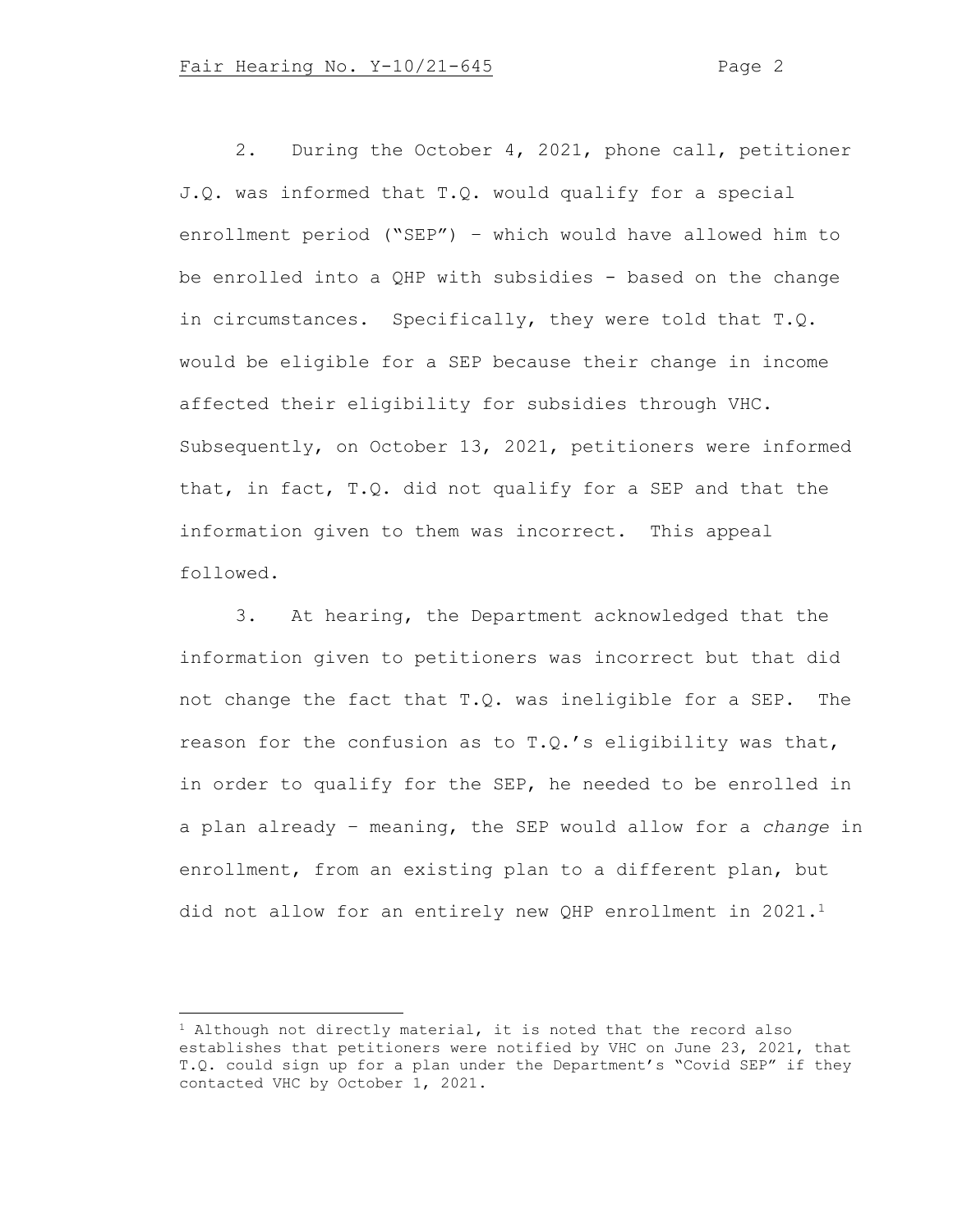4. At hearing, petitioners indicated that they filed their appeal because – after having initially been told T.Q. was eligible for a SEP – they wanted Board review of the Department's subsequent determination of ineligibility, to ensure that decision was correct.

# ORDER

The Department's decision is affirmed.

## REASONS

Review of the Department's determination is de novo. The Department has the burden of proof at hearing if terminating or reducing existing benefits; otherwise the petitioner bears the burden. *See* Fair Hearing Rule 1000.3.0.4.

Enrollment in coverage through VHC outside of the normal annual open enrollment period is only available during special enrollment periods, based on specified circumstances. *See* Health Benefits Eligibility and Enrollment ("HBEE") Rules § 71.03. This includes factors such as loss of insurance, marriage, a new household member, and error or misrepresentation by VHC (leading to a non-enrollment or erroneous enrollment), among other reasons. *See Id.* A SEP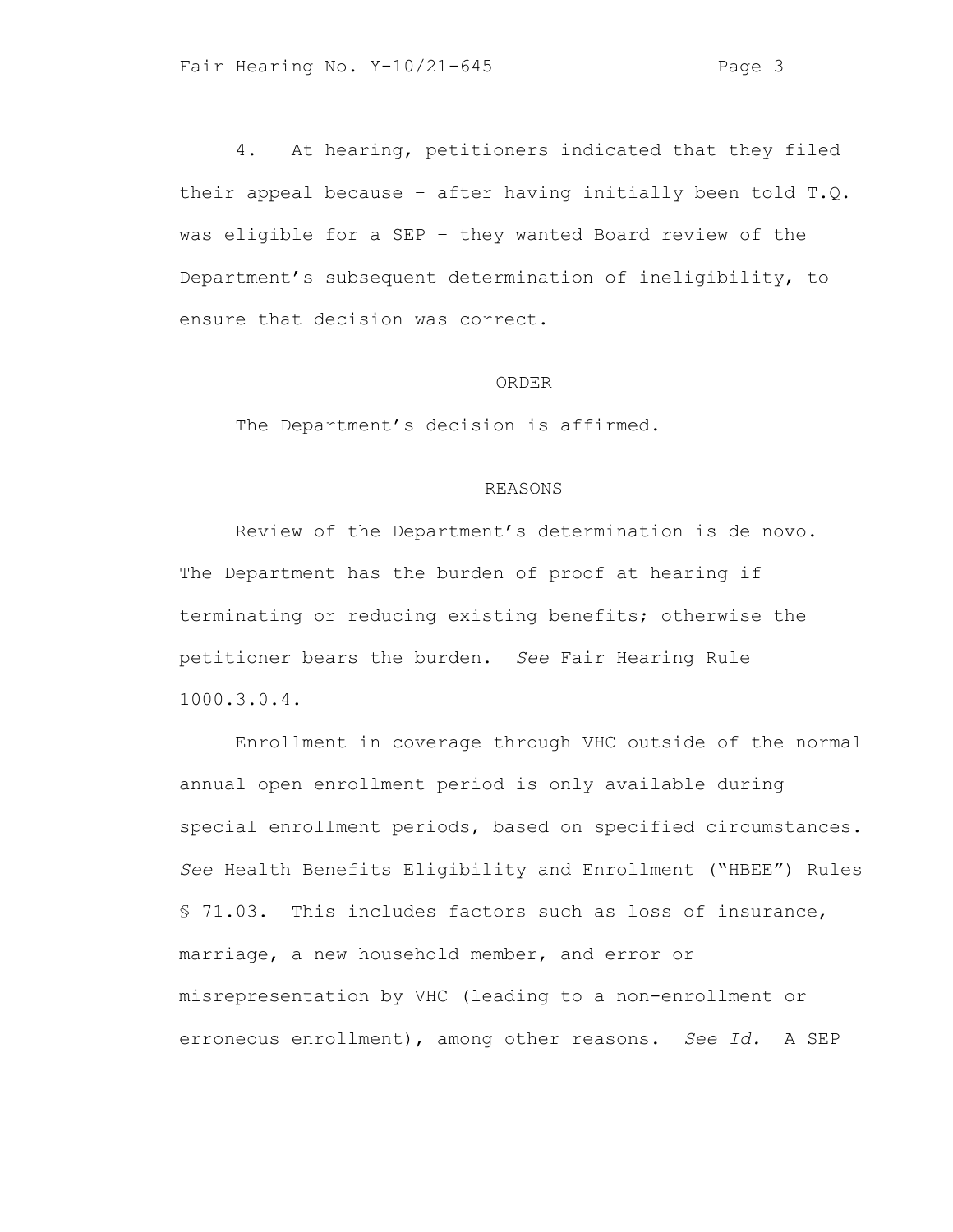is also available for certain changes in an enrollee's

eligibility for subsidies:

(6) *Newly eligible or ineligible for APTC, or change in eligibility for CSR* [cost-sharing reductions]*.*

(i) The enrollee is determined newly eligible or newly ineligible for APTC or has a change in eligibility for CSR;

(ii) The enrollee's dependent enrolled in the same plan is determined newly eligible or newly ineligible for APTC or has a change in eligibility for CSR...

HBEE Rules § 71.03(d) (emphasis in original).

As argued by the Department, this rule refers to "the enrollee" or their dependent – whereas other parts of Rule 71.03(d) refers to the "qualified individual" being given a SEP. *See, generally*, HBEE Rules § 71.03(d). In drawing this distinction, the Department allows someone *currently* enrolled in a plan, or their dependent, to switch plans under this SEP, but does not allow an individual to initiate a new enrollment in an exchange QHP if not already enrolled in a plan.2 The Department's application of the rule is consistent with the language of the HBEE rules, as well as (for that matter) federal guidance on the intent of the

<sup>&</sup>lt;sup>2</sup> Buttressing the Department's argument are the remaining sections of HBEE Rule 71.03(d)(6), which pertain to SEPs for individuals already enrolled in employer-sponsored insurance or directly enrolled with an issuer. *See* HBEE Rules §§ 71.03(d)(6)(iii) and (iv). Neither of these circumstances apply here, but these sections generally support the Department's application of the rule to current enrollees.